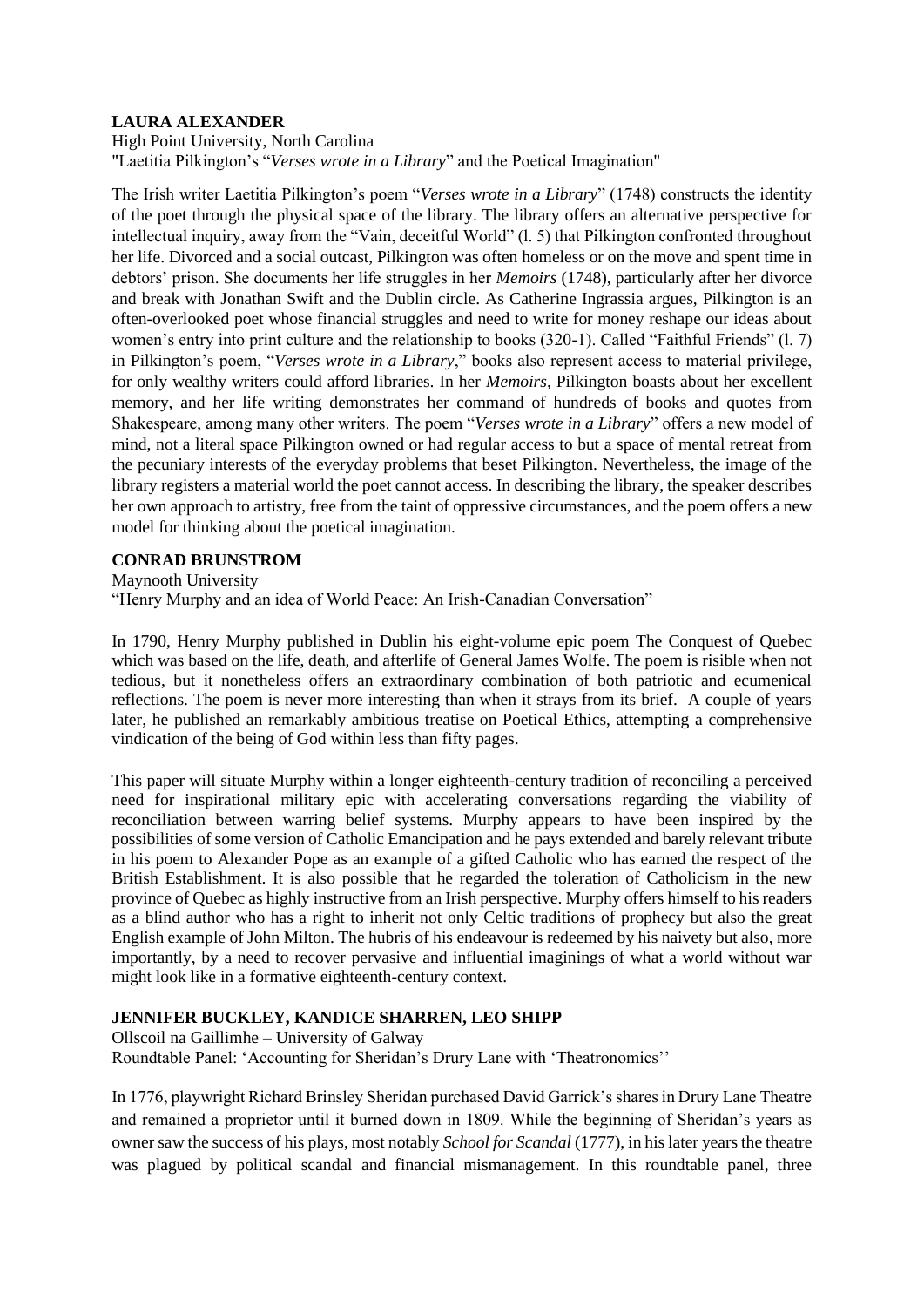postdoctoral researchers will introduce the ERC-funded project, 'Theatronomics: The Business of Theatre, 1732–1809,' by way of examples from Sheridan's storied tenure. Drawing on the wealth of account books and other financial documents held by the British Library and the Folger Shakespeare Library, this project is developing a database and tools to systematically analyze the financial success of London's two major theatres during the eighteenth century, Covent Garden and Drury Lane. Following a brief outline of the project, we will use case studies to demonstrate the challenges of structuring financial data from the surviving theatre records, as well as how the findings of 'Theatronomics' will allow us to reshape standard narratives about the eighteenth-century London stage.

**Jennifer Buckley** will explore the salaries paid (or not paid) to actors and actresses under Sheridan's management. Focusing on Sarah Siddons, she will consider the impact of her 'celebrity salary' on other actors, thinking in particular about the women who routinely performed alongside her.

**Kandice Sharren** will analyze the performances of Joanna Baillie's tragedy *De Montfort* in 1800 to explore how receipts and audience profiles can contextualize and call into question established narratives about critical and commercial failure.

**Leo Shipp** will discuss the non-actor expenses at Sheridan's Drury Lane, focusing especially on payments for music, scenes, machines, props and costumes. He will compare these expenses to their equivalents at Covent Garden to show how rivalry generated spectacle, and what importance spectacle held in the economy of late eighteenth-century theatre.

# **RÓISÍN BYRNE**

Maynooth University

'[…] amuse the Town with something of *Irish* Birth': ballad opera and the popularisation of Irish folk music in the  $1720s<sup>1</sup>$ 

In tracing the development of the stage-Irishman, Joep Leerssen asserts that music was the 'one unquestionably positive national Irish trait' portrayed on the eighteenth-century stage.<sup>2</sup> This paper aims to qualify this statement, by exploring how Irish folk music was popularised through the theatrical genre of ballad opera in the 1720s. The relationship between the formulation of popular taste in London and Dublin will be addressed, in the context of an increasingly commercialised cultural sphere. Building on scholarship by Frank Harrison, Barra Boydell and Felicity Nussbaum, the paper looks at the Irish origins of tunes included in John Gay's immensely popular *The Beggar's Opera* (1728).<sup>3</sup> Focus will then shift to how Dublin-born playwright Charles Coffey (1700-45) imitated Gay's success by taking 'particular care to collect the most delightful Tunes' from the Irish repertoire.<sup>4</sup> Furthermore, the paper will note how ballad opera became a vehicle for actresses of Irish backgrounds to showcase their natural talent, as folk music was considered to be a 'soft and effeminate' aspect of national culture.<sup>5</sup>

#### **LIAM CHAMBERS**

Mary Immaculate College, University of Limerick

''Une maison de refuge': the Irish Jesuit college in Poitiers, 1674–1762'

In 1675, the superior of the Irish Jesuits, Stephen Rice, described the reaction of his colleagues to news of the establishment of a college in Poitiers the previous year: 'It is almost incredible to tell with what joy our zealots for divine glory were affected, because no few gains, and they not small would accrue to our mission after a number of years, from the establishment of that refuge in Poitiers.'

This paper reassesses the history of the Irish college in Poitiers. It begins by considering the foundation of the college in the years 1674–6. Drawing on the work of Éamon Ó Ciosáin, it suggests that while the specific Jesuit context is crucial (and explains Rice's comments), the college fits broader patterns evident among Irish migrants in the Restoration period. The paper then examines the development of the college in the face of repeated financial challenges, which created tension between the college and the mission, another familiar issue across the Irish college networks. The paper also draws on the surviving college accounts, as well as documentation relating to the establishment of two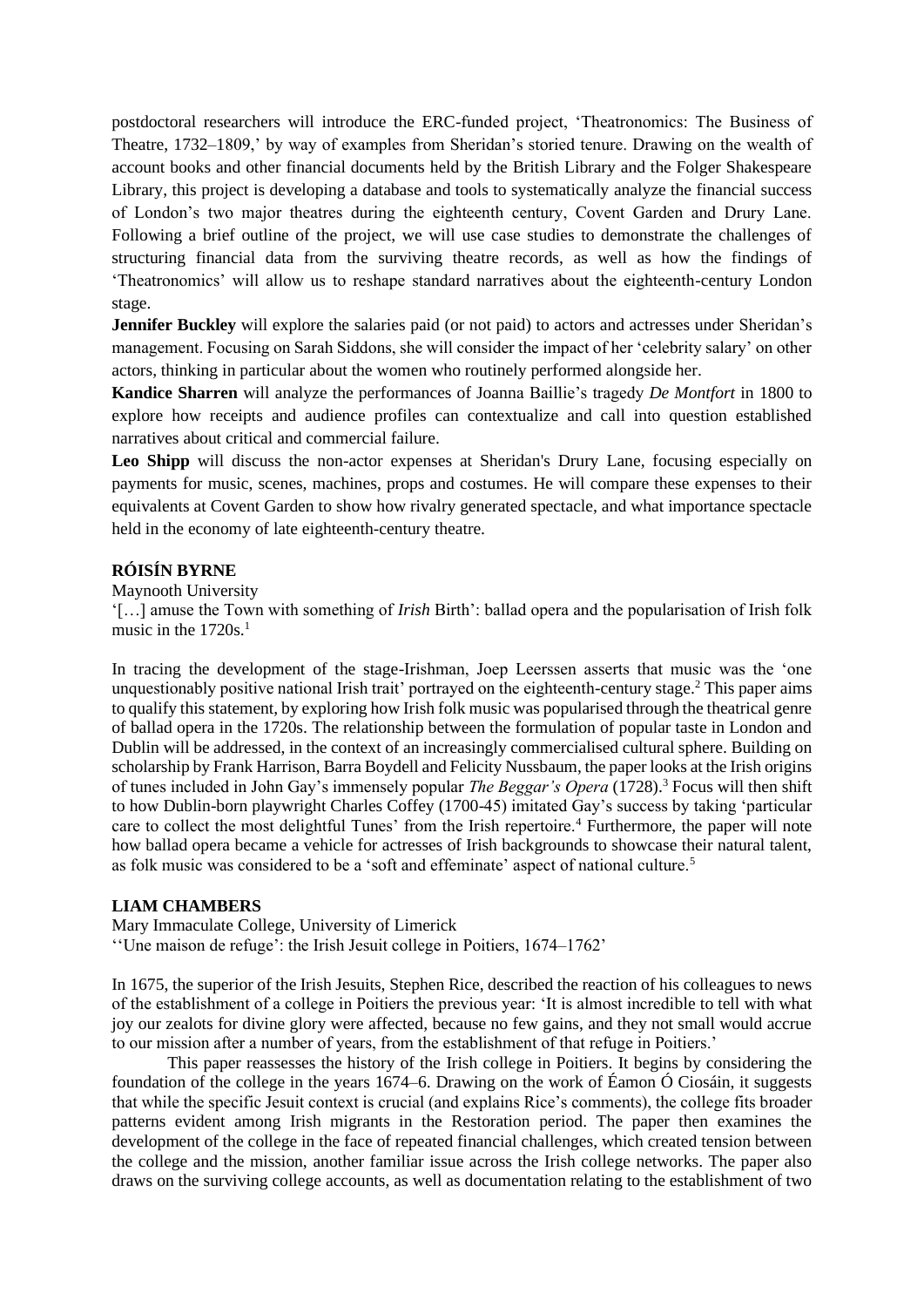*fondations* at the college in the 1730s and 1740s, to offer some considerations on the social history of the institution. Finally, the paper assesses the closure and dissolution of the college in the early 1760s in the face of the suppression of the Jesuits in France, a foreshadow, of course, of *Dominus ac Redemptor*.

# **IOANNES P. CHOUNTIS**

University of Aberdeen

'Burke and Cicero's *otium cum dignitate* on Reconciliation with America'

Edmund Burke's finest and most important parliamentary intervention regarding American Affairs took place on 22 March 1775, when he delivered his *Speech to Parliament on Reconciliation with the American Colonies.* In this oration Burke called on Parliament to ''conciliate and concede'' to America while informing the audience that "the proposition is peace". Related to Burke's stance in 1775 is his declaration found in his *apologia pro vita sua* that he always acted ''mediatorial''. This evaluation of his motives and proposal draws a striking parallel to Cicero's lifelong endeavours to reconcile the different political factions in the late Republic, suggesting *otium cum dignitate*. It is well established that Burke was conversant in Cicero's writings, having studied the Roman orator since his undergraduate years at Trinity College, Dublin. Although most Burkean scholars have offered various insights and interpretations of Burke's speech on America, what appears to be missing is an examination of the work's latent Ciceronian outlook. Paddy Bullard in his recent monograph on Burke's rhetoric focused on the elements the latter inherited from Cicero mainly in terms of style.

In this paper, it is argued that Burke not only followed Cicero in stylistic terms but also drew inspiration from him in formulating his proposal on reconciliation with America. As such his inheritance from the Roman statesman is not only literary but also political. More specifically, Burke's indebtedness to Cicero on a series of key terms like *concordia* and *reconciliatio* is closely examined. The purpose of this examination is twofold: On the more general level, to illustrate how Ciceronian terms were widely employed as political language in British eighteenth-century debate. And on a more specific level, to offer, through close reading, a novel insight into Burke's wide acquaintance with Cicero and the uses he made from the latter's political and moral works. Overall, it is maintained here that Burke's stance and rhetoric about the American question were subtly but fundamentally Ciceronian.

# **DAVID CLARE**

Mary Immaculate College, University of Limerick

"Charlotte Brooke's Impact on Ascendancy Women Writers from Maria Edgeworth to Lady Gregory"

Critics have long acknowledged that Charlotte Brooke's *Reliques of Irish Poetry* (1789) is a "fundamental 'growth-point' for Anglo-Irish literature". An important recent study by Leith Davis has ably demonstrated one very important aspect of her influence. Charlotte Brooke argued in the essay "Thoughts on Irish Song" from the *Reliques* that poetry in Irish is "already music", even before being set to an air. Davis shows that this idea – and Brooke's belief that it might be possible to create an Irish literature in English that is also "already music" – became "general currency" quite quickly and inspired Thomas Moore, the Young Irelanders, and ultimately the Irish Literary Revival of the 1890s. While this is one major area of influence, another was the ways in which she inspired a number of Irish Ascendency women writers both during and for several decades after her time, especially Maria Edgeworth, Mary Balfour, and a key member of the aforementioned Revival, Lady Gregory. Although several critics have discussed Brooke's influence on these women, I examine unexpected ways in which these writers were inspired by Brooke but also the ways in which they consciously differed from her.

# **ELISA COZZI**

University of Oxford 'On First Looking into Lady Mount Cashell's Unpublished Historical Novel *The Chieftains of Erin'*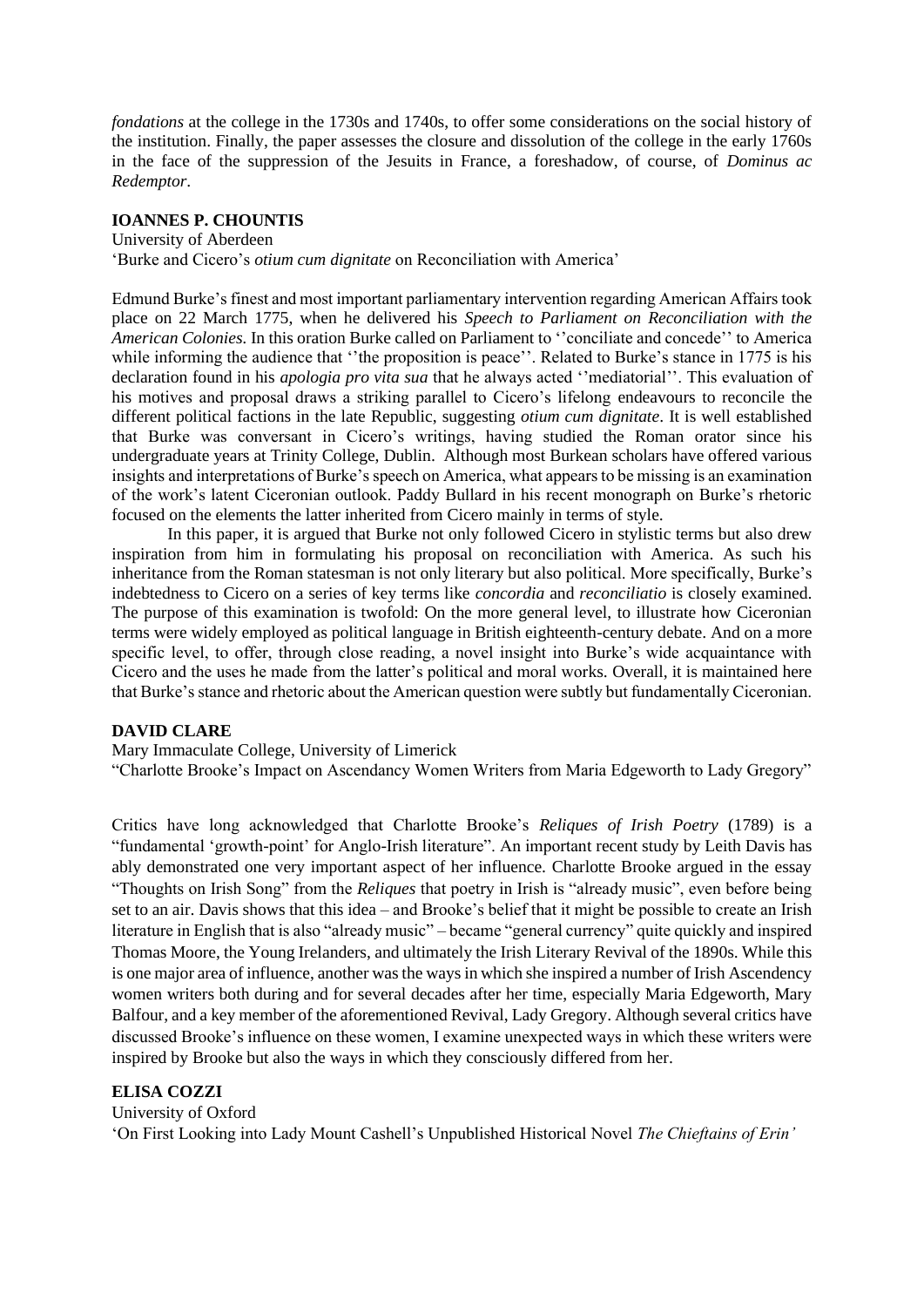My paper presents the first in-depth study of the unpublished historical novel *North and South; or, the Chieftains of Erin, a Historical Romance of the Days of Queen Elizabeth* by the Irish radical writer and former pupil of Mary Wollstonecraft—Margaret King, Lady Mount Cashell (1773-1835). Thirty years before Walter Scott popularised the genre, Mount Cashell started her historical novel (set in sixteenth-century Ireland on the cusp of the Tudor conquest) in Dublin in the 1790s, when she became involved in Irish revolutionary politics and actively campaigned against the Act of Union. She then interrupted it and resumed it in Pisa, Italy, where she settled in voluntary exile and befriended the Shelley Circle in the 1820s. Mount Cashell's transnational historical fiction originated at the crossroads of post-Union Ireland and pre-Unification Italy, at a crucial period in the development of the novel as a literary form. First discovered in a private Italian archive in the 1990s, the *Chieftains of Erin* manuscripts had never been thoroughly examined by literary scholars. My paper will introduce this ground-breaking work in the field of eighteenth-century Irish Studies and shed light on neglected Anglo-Irish-Italian literary networks in the early nineteenth century.

# **KRISTINA DECKER**

University College Cork

''From our parlour-window and bedchamber I can see': Mary Delany, Delville, and the Irish Landscape'

Mary Delany (1700-1788) likely needs little introduction. Her 'paper mosaicks', or botanically accurate flower collages, have entranced viewers for centuries, from Queen Charlotte to 21<sup>st</sup>-century high street shoppers, recently finding their way into collaborations with brands such as H&M and Warehouse. The achievement of these collages often eclipses much of her earlier life, although the six volumes of her surviving correspondence, edited in the 1860s by Lady Augusta Llanover, are regularly mined by scholars of the eighteenth century for details and anecdotes. Perhaps unsurprising due to the nature of her 'paper mosaicks' with their fusion of art and botanical science, Delany had long held interests in natural history, gardens, and the wider landscape, especially landscapes of improvement. During the period of time that she lived at Delville, in Glasnevin, Co. Dublin, these interests flourished. Upon her arrival in June 1744, Delany catalogued the minutiae of her new home and garden in a series of letters to her sister. Within these letters her sense of ownership over her new home developed, and she positioned Delville within the surrounding landscape and, as a result, herself as its new mistress. This paper will explore Mary Delany's discussion of the Irish landscape and how it reflected her other interests - particularly the culture of Improvement – and, ultimately, how she used these discussions to navigate and situate herself within the Irish landscape.

### **ANDREW DORMAN**

Dublin City University

'Army recruitment and desertion in eighteenth-century Ireland'

Thanks in no small part to the efforts of members of this society, eighteenth-century Ireland enjoys a comprehensive and ever-expanding historiography. Unfortunately, the military history of Ireland, particularly that prior to the 1790s, has relied on conclusions which are at best oversimplifications, and at worst inaccurate. Although efforts have been made to provide a more balanced narrative, the fact remains that the perception of the military in eighteenth-century Ireland is overwhelmingly negative. Two phenomena which have enjoyed some historical engagement in Ireland are recruitment and desertion. Bookending many soldiers' experiences, they offer valuable insights into the demographics of the military and the motivations of soldiers who formed it. However, research of these themes in Ireland prioritises the period from 1750 onwards, often leading to their conclusions being applied retroactively to the military in the first half of the eighteenth century.

This paper will provide a new, detailed examination of recruitment and desertion in eighteenthcentury Ireland from 1700-1790. It will demonstrate that Irishmen served in the British army throughout the century, and in greater numbers than previously thought. It shall distinguish between Protestant and Catholic recruitment and trace the differing contributions of these groups to the military. It will detail the personal experiences of recruiting officers based in Ireland, and the men they tried to enlist. And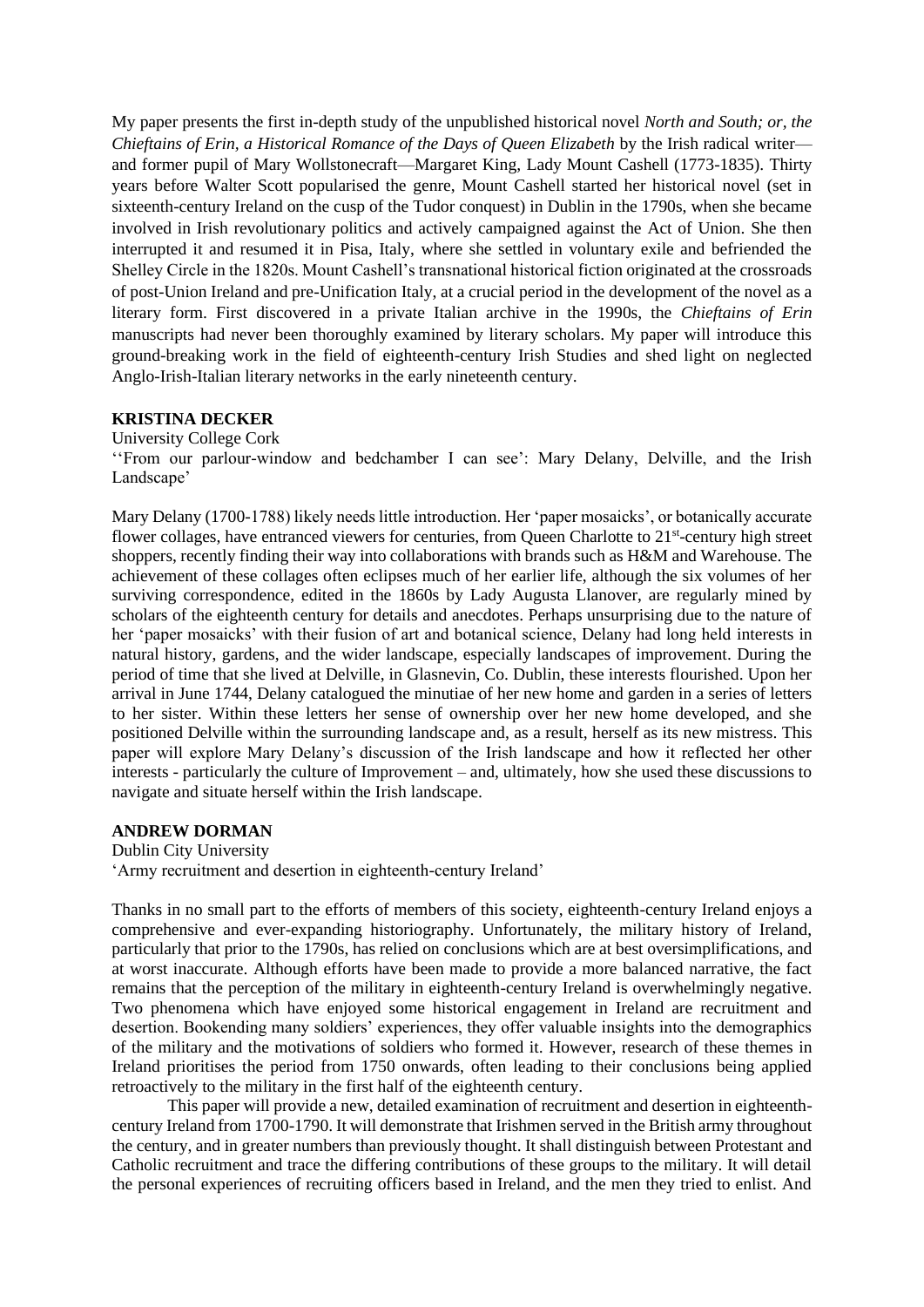finally, it will challenge the traditional narrative surrounding desertion in Ireland and evaluate how serious an issue this was for the army in Ireland in the eighteenth century.

### **AIDEEN HERRON**

University College Dublin

"The Scientific Architecture of the British Empire Observatory in the  $18<sup>th</sup>$  Century:

A Comparative Analysis of Foundation, Design and Formation."

Dunsink Observatory, Dublin, was established in 1785. It was one of the most technologically novel of the many European observatories founded in the last two decades of the 18<sup>th</sup> century. The scientific importance of the 'purpose built' observatory in the British Empire is considered in the context of late 18<sup>th</sup> century Irish scientific society and comparatively within the wider British Empire. Dunsink's unique position as both a university and state-sanctioned 18<sup>th</sup> century observatory, with the first Royal Astronomer outside of England, is explored through its foundation documents. Remaining relatively design static since its construction, it nevertheless maintained a useful presence in scientific academic circles, somewhat indicative of its initial innovation. By analysing its site, orientation and architectural design through historic plans drawn and designed by Henry Ussher and Graham Moyers, historic deeds and maps, TCD manuscripts and previous historic studies, Dunsink represents a change in British colonial observatory design which is echoed in Armagh Observatory (1789/90) and parallels which would also eventually be seen in the Edinburgh City Observatory (1818). To fully express this change in design Dunsink is compared with other  $18<sup>th</sup>$  century observatories in the British Empire, namely Jamaica, (Black River Observatory, c.1741), Scotland (MacFarlane Observatory, 1760 and Calton Hill Observatory, c. 1776), England (Radcliffe Observatory, 1773) and elsewhere in Ireland.

#### **GIULIA IANNUZZI**

University of Florence-University of Trieste 'A futuristic anti-Jesuit satire'

Designed as a hypothetical laboratory to test the author's political and philanthropic ideas, and to satirize a number of coeval cultural and political trends, *The Memoirs of the Twentieth Century* is one of the first futuristic fictions known in European literature. Published anonymously in 1733, it was written by Samuel Madden, an Irish Anglican clergyman and philanthropist with Hanoverian and Whig sympathies. It consists of a collection of diplomatic letters written in the 1990s, sent to the Lord High Treasurer in London from British ambassadors from a number of countries, which the narrator claims to have received from the future. Through these correspondences, twentieth-century world scenarios spread out before the reader, in which British naval power rules the waves and international commerce, while the transnational scheming of the Jesuits threatens the independence of weaker European courts. A fine example of the emergence of a new secularized future, pliable through human action, *The Memoirs*' logical extrapolation is informed by a variety of underlying rationales, ranging from utopian achievements to the satiric mocking of the writer's present.

This paper addresses *The Memoirs* as anti-Jesuit satire, an aspect never touched upon by the (scarce) existing scholarship on this work. While the power of the printed word and the sharing of knowledge as a key to progress are portrayed in utopian terms in the virtuous practices attributed to the British rulers of the future, specular comments are offered on the astuteness with which the Jesuits adapt their propaganda to different cultural contexts and social spheres, not least through the use of the press. The anti-Jesuit polemic thus contributes to *The Memoirs*' fascinating reflection on the problem of the production, control and circulation of knowledge. This paper intends to outline a number of inter-textual references and argumentative and rhetorical strategies exploited by *The Memoirs*' anti-Jesuit satire, and to highlight how, thanks to the fictional device of the projection into the future, this work fits originally into the long history of anti-Jesuit controversy in the Protestant world.

#### **SONJA LAWRENSON**

Manchester Metropolitan University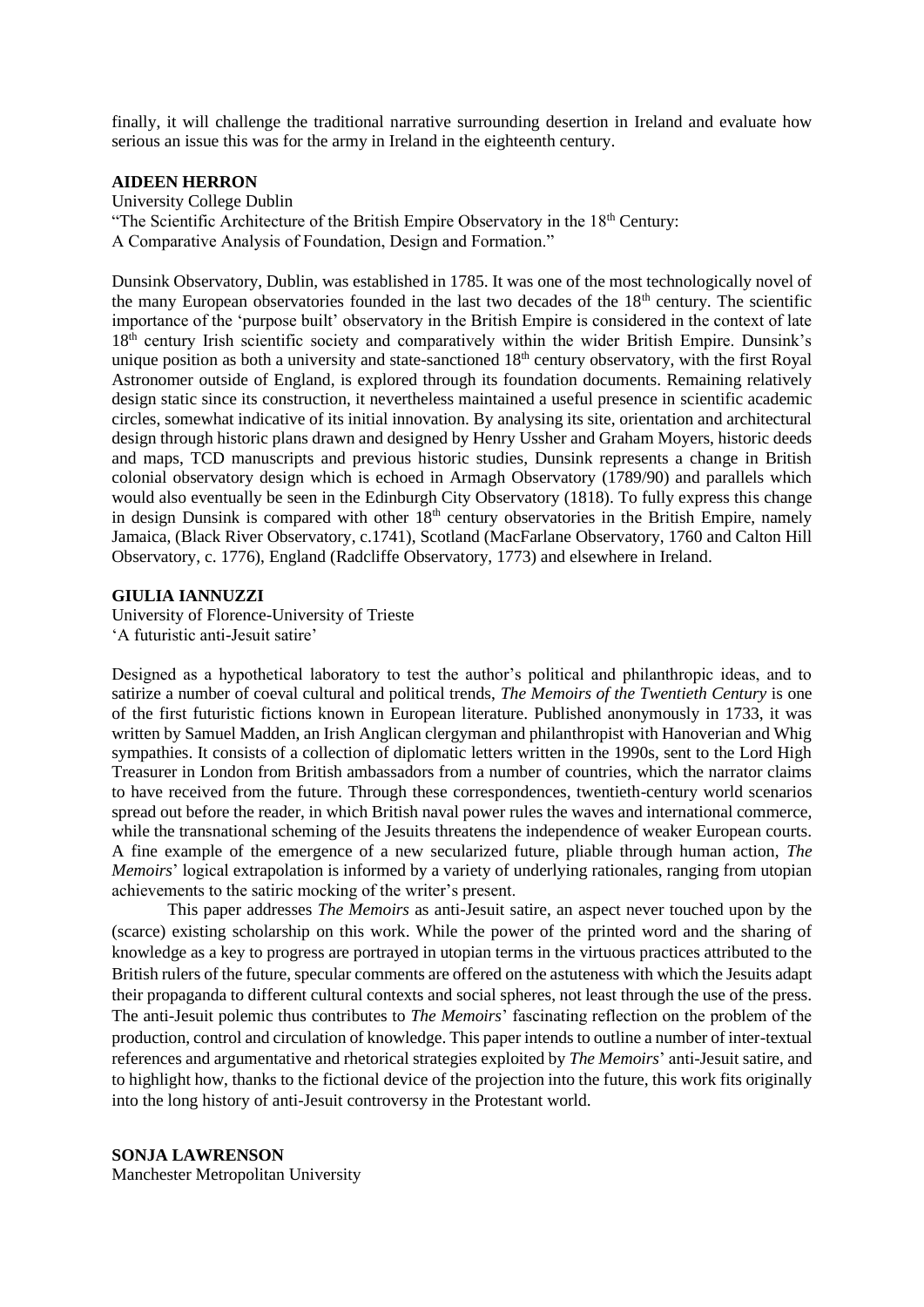'Troubling Mobilities in Edgeworth's 'Lame Jervas": Empire, Impairment and the Body Politic'

As scholars as diverse as Matthew Reznicek and Martyn Powell have noted, the trope of the corrupt body politic as a diseased or consumptive human anatomy was pervasive in eighteenth- and early nineteenth-century Ireland. It is nonetheless curious to note how persistently it appears in the writings of Maria Edgeworth, from unpublished juvenilia such as *The Double Disguise* (1786) to her politesociety novel *Belinda* (1801). Most strikingly, Edgeworth's oeuvre recurrently situates this metaphorical link between bodily corruption and the corruption of the body politic within a broader imperial framework. In so doing, she contributes to an evolving political discourse in which the strength of the British empire was regarded as contingent upon the health, both physical and moral, of the British nation.

In this paper, I intend to explore the troubling interconnections between disability and imperialism at the turn of the century via an analysis of Edgeworth's 1804 *Popular Tale*, "Lame Jervas". In so doing, I hope to tease out the complexities of Edgeworth's imperial vision, exposing the ways in which the representation of the main character's physical impairment simultaneously bolsters and disrupts the narrative's ostensibly colonialist drive. In a period, when, as Joan Begiato remarks, "the idealised male body came to represent abstract notions such as the strength of nation and progress, and symbolised ideologies underpinning empire", "Lame Jervas" confounds any neat or easy correlation between its eponymous hero's physical impairment and his geo-political mobility.

# **CIARÁN MAC MURCHAIDH**

### Dublin City University

"*Seanmóirí Muighe Nuadhad*: léargas ar shaibhreas sheanmóireacht na Gaeilge san ochtú haois déag fhada"

Cnuasach seanmóirí eisceachtúil is ea *Seanmóirí Muighe Nuadhad* ar roinnt cúiseanna. Baicle mac léinn i gcliarscoil na linne sin a roghnaigh na seanmóirí as lámhscríbhinní, a chóipeáil iad agus a chuir eagar orthu don chló. Is aistriúcháin cuid de na téacsanna Gaeilge ar sheanmóirí i bhFraincis le Claude Joli. Anuas air sin, liosta le háireamh sa traidisiún Gaeilge is ea scríobhaithe éagsúla na LSí féin. Féachfar sa pháipéar seo ar ghnéithe éagsúla de na trí himleabhar seanmóirí a foilsíodh idir 1906-1908: na scríobhaithe, na lámhscríbhinní, agus seanmóirí féin (ó thaobh ábhair de), mar aon le scóip an tionscadail agus an tábhacht a bhain le foilsiú an ábhair ag tús an fichiú haois chun léargas a thabhairt ar an réimse seo de shaothar cráifeach na Gaeilge.

### **JASON MCELLIGOTT**

Marsh's Library, Dublin

'Books for old soldiers: Creating a library at the Royal Hospital Kilmainham, 1712-14'

The establishment of the Royal Hospital Kilmainham (RHK) during the 1680s was a major advance in the care of wounded and elderly soldiers. The officers and men surely had much time for reading, but there seems to have been no provision for a library of any sort until 1712 when the Master, Colonel Charles Feilding, solicited donations of books from a broad cross-section of the upper echelons of protestant Irish society. The surviving 211 volumes donated to the RHK between 1712 and 1714 contain specially printed bookplates which record the identities of the donors.

This paper will address what these men (and some women) donated for the benefit of the old soldiers. Did the donors send books from their own libraries, or did they purchase new texts? Do the donated texts constitute a coherent library or are they merely a random assortment of texts? Above all, this paper will consider how the soldiers engaged with books that others thought they should be reading.

#### **ANNE-CLAIRE MICHOUX**

University of Zurich

'Dusting Off the Library Shelves: Modern Antiquarianism in Sydney Owenson and Maria Edgeworth'

In her preface to *O'Donnel; A National Tale* (1814), Sydney Owenson explained that, having first consulted Ireland's 'records and chronicles' and embarked on a story set in Elizabethan times, she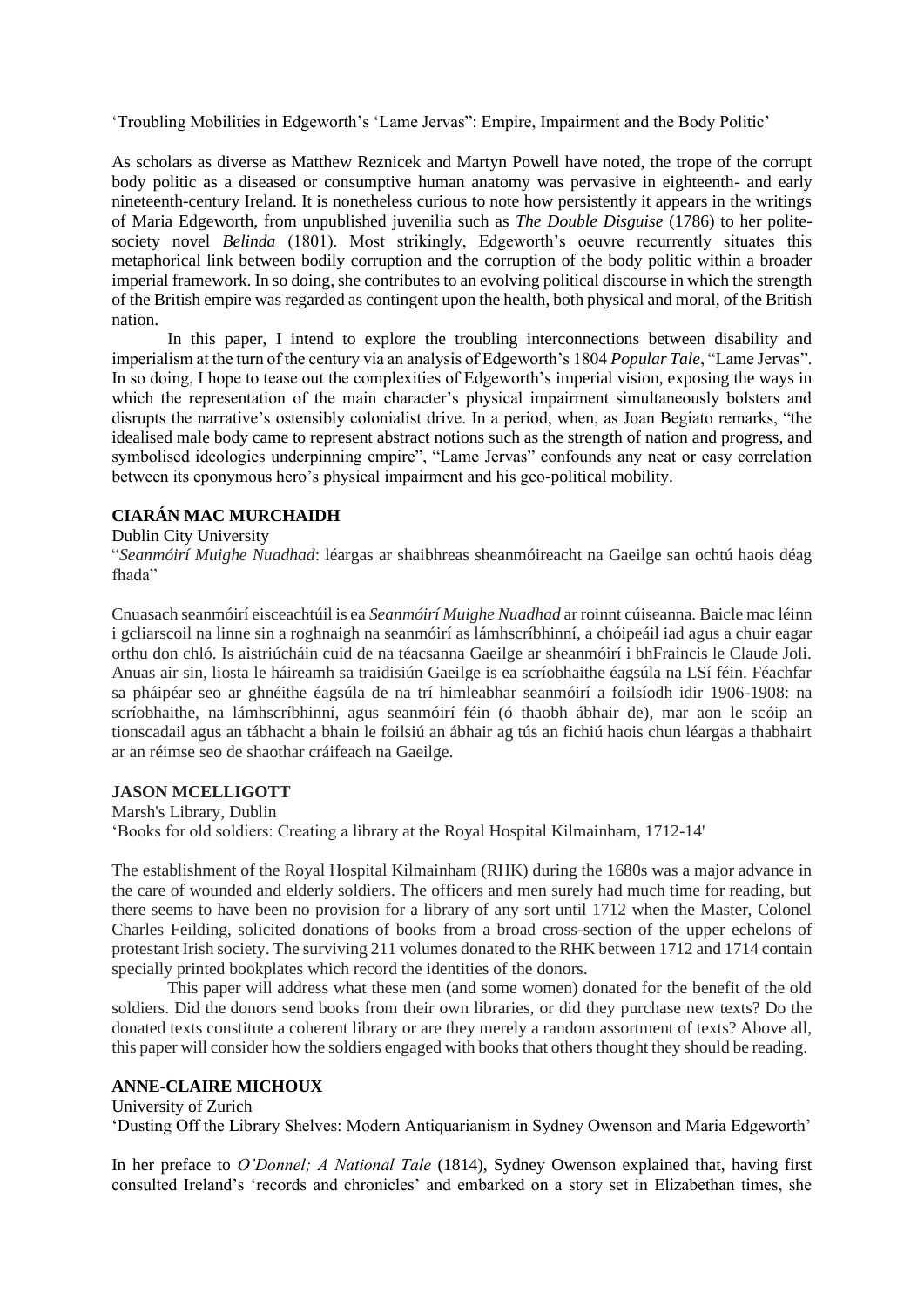'exchanged the rude chief of the days of old, for his polished descendant in a more refined age', for fear that raising the 'veil' of Irish history would send 'an arrow winged with discord' rather than 'the olive of peace', suggesting a move away from the antiquarian impulse of her sensational *The Wild Irish Girl*  (1806). While *O'Donnel* displays Owenson's continued interest in recovering and celebrating Ireland's Gaelic past, it also reflects, in the footnotes' dialogue between Gaelic and modern scholarship, an attempt to reconcile a focus on history with a desire to paint a modern Ireland that is not insular but an equal participant in European culture, as the novel exposes the trap of antiquarianism, which romanticises the past and obscures contemporary plights. Edgeworth, whose *Castle Rackrent* (1800) had also used a complex paratextual apparatus to introduce English readers to Gaelic culture, claimed in *Irish Bulls* that she was 'more interested in the fate of the present race of its inhabitants than in the historian of St. Patrick' and, unconcerned with 'rusty antiquaries', celebrated contemporary figures of Irish literary history, looking to Ireland's present and future. Focusing on *O'Donnel* (1814), *An Essay on Irish Bulls* (1802), and *Ormond* (1817), this paper will explore how Owenson and Edgeworth negotiated antiquarian impulses in their work, attempting to reconcile a recovery of Ireland's past while imagining a new future for Ireland.

# **SEAN MOORE**

University of New Hampshire "Swift, Dublin Castle's Secret Service Payments, and the Irish Book Trade"

"Fake news" is as old as the printing press. While the production of fake news in recent elections has refocused scholarly attention on how the media is funded and by whom, it is rarely acknowledged that this activity has occurred since the founding of the modern state. This paper looks at this question by examining the state financing of print culture during the Enlightenment, the crucial juncture in the formation of the state of Great Britain. In doing so, it examines eighteenth-century precedents for "manufacturing consent," a phrase coined by Edward Herman and Noam Chomsky to describe how governments use financial sponsorship and legal intimidation to influence the media to produce popular support for decisions to go to war and other policy initiatives. This paper will establish the international historical context for the First Amendment right to free speech and the press established by James Madison in the U.S. Bill of Rights.

# **CHRISTINA MORIN, EDWARD KEARNS**

University of Limerick; Ollscoil na Gaillimhe – University of Galway 'Irish Minerva Writers and the Affordances of Big Data'

This paper explores how big data and machine learning can help us to recover the cultural impact of texts published by London's Minerva Press, the most prolific – and critically decried – publisher of popular fiction in Romantic-era Britain. In particular, we outline how Named-Entity Recognition and Natural Language Processing can facilitate an analysis of intertextual references to Minerva's Irishauthored works in the British Library's open access Nineteenth-Century Literature Dataset, comprising approximately 68,000 digitised volumes of text originally published between 1789 and 1900. Identifying these allusions reveals the ongoing influence of Minerva texts in the long nineteenth century despite critical condemnation both then and now. It also allows for the quantification and qualitative exploration of authorial engagement with these publications and with the Minerva Press more generally in nineteenth-century Anglophone literature. In this, we argue, machine learning helps to recover the network of textual relations fundamentally linked to Minerva's Irish writers and indicative of their longlasting impact – both negatively and positively construed – on literary production of the period.

# **SÍLE NÍ MHURCHÚ**

University College Cork 'Ciorcal Uí Neachtain agus an Fhiannaíocht'

Ar chuir Ciorcal Uí Neachtain spéis san Fhiannaíocht? Ní fhéadfaí a mhaíomh go bhfuil na téacsanna Fiannaíochta an-líonmhar ina gcuid lámhscríbhinní ach, nuair a chuirtear san áireamh gur beag duine a bhí ag scríobh téascanna dá leithéid i lámhscríbhinní i dtosach na hochtú haoise déag agus gur i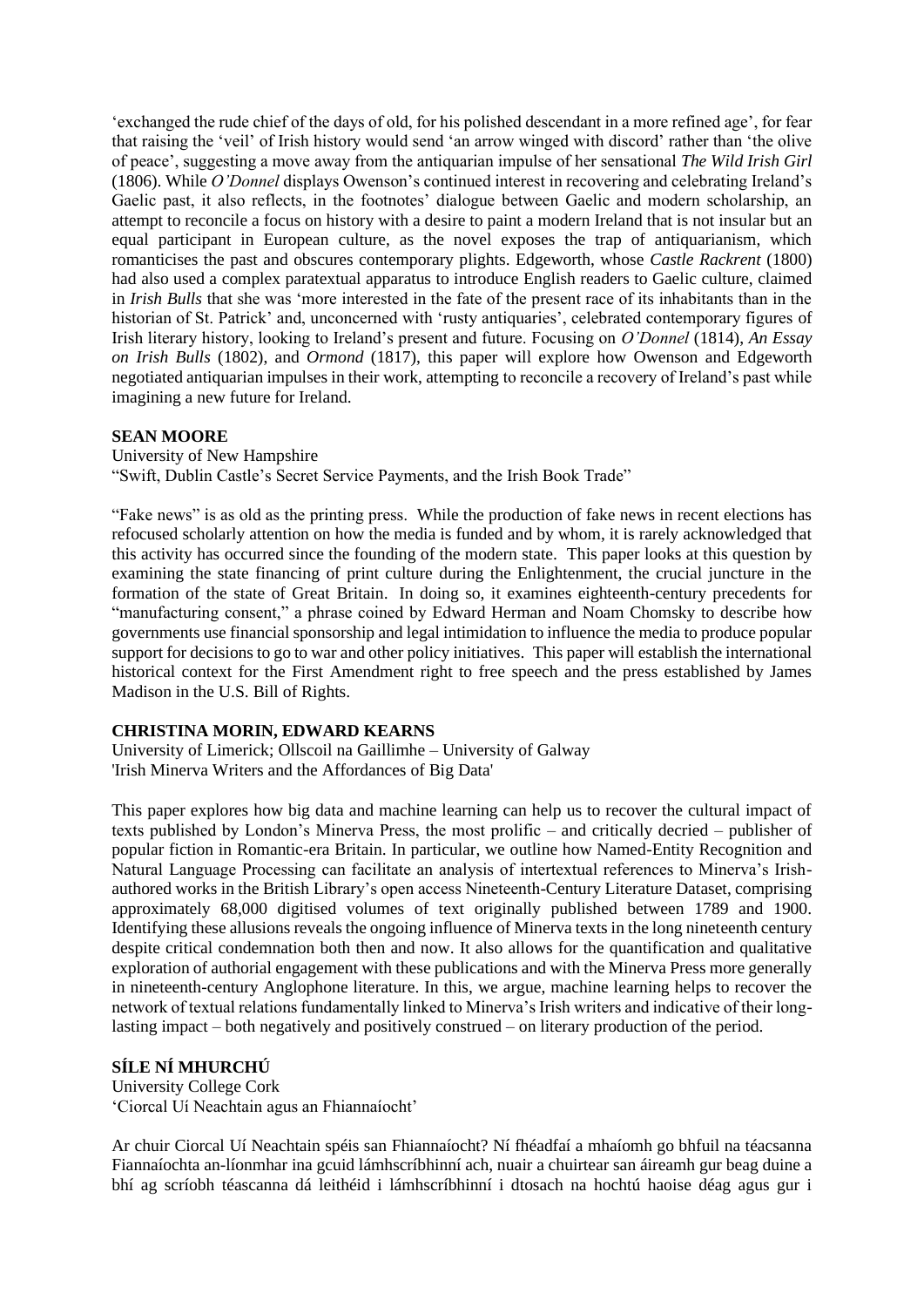lámhscríbhinní a bhaineann le deireadh na haoise sin is mó a thagaimid ar chnuasaigh mhóra de théacsanna Fiannaíochta, is féidir a áiteamh go bhfuil tábhacht ag baint leis an saothrú a dhein baill den gCiorcal úd ar litríocht na Féinne. Tá idir shean agus nua le fáil sna téacsanna Fiannaíochta i lámhscríbhinní Chiorcal Uí Neachtain. Faighimid ábhar a bhaineann le h*Agallamh na Seanórach* in LNÉ G 124, LNÉ G 125 agus LNÉ G 126, lámhscríbhinní a scríobh Seon Mac Solaidh, cuir i gcás. Tá cnuasach mór de Laoithe Fiannaíochta, ar laoithe déanacha cuid mhaith acu, le fáil in ARÉ 23 L 24 (1007) a scríobh Tadhg Ó Neachtain. Is eol dúinn go bhfuil lorg na Fiannaíochta ar chuid de cheapadóireacht Sheáin Uí Neachtain: an laoi ar a dtugtar *Suirghe Ghuill* agus an scéal dar teideal *Imtheacht an Chúigir*. Sa chaint seo, déanfar scagadh ar na téacsanna Fiannaíochta i lámhscríbhinní Chiorcal Uí Neachtain agus pléifear an úsáid a bhain Seán Ó Neachtain as traidisiún na Fiannaíochta ina shaothar cruthaitheach féin.

# **THOMAS O'CONNOR**

Maynooth University

'Conviction or Convenience? Early modern Irish conversion narratives from Portugal'

Trading links between Portugal and Ireland had been strong since the Middle Ages and tended to strengthen in the first half of the eighteenth century. Increased economic exchange encouraged migration, overwhelmingly from Ireland to Portugal. Among these migrants were hundreds of Protestant women and men, intent on making a new life in Portugal. Because permanent residence in Portugal was conditional on the profession of Catholicism, Irish Protestants usually presented themselves to the Inquisition for the regularisation of their religious status. The process included the presentation of their faith history to the Inquisitors, usually in an oral hearing before the Holy Office. Over 800 of these survive in the Inquisition's archive, providing a wealth of information on converts' lives, circumstances and expectations. This talk examines a number of these histories with a view to reconstructing their conversion experience. It will also attempt a preliminary assessment of the meaning and significance of religious conversion for these eighteenth-century economic migrants.

# **TOMÁS L. Ó MURCHÚ**

University College Cork 'Dán aiceanta ón 17/18ú haois tiomnaithe do dhochtúir leighis'.

Tá an dán a thosnaíonn *A fhortail fhir don bhorbfhuil na bhféiniodh mear* le fáil in dhá lámhscríbhinn Ghaeilge ón 19ú haois. Guíonn an file, Muircheartaigh Ó Gríofa, dea-shláinte agus cosaint ó ghalair éagsúla ar an Dochtúir Ó Dubhagáin. Is féidir a shonrú ar shainréim na filíochta gur cumadh an dán i dtreo dheireadh na 17ú haoise nó sa chéad trian den 18ú haois. Fiosrófar cúlra an dána, an file agus an dochtúir; stair na lámhscríbhinní; agus féachfar ar roinnt de na téarmaí easláinte atá luaite sa téacs.

# **SHARON A. PHELAN**

Munster Technological University 'The Eighteenth Century in Ireland from Socio-Cultural Perspectives: Dance as the Means of Inquiry.'

During the eighteenth century, as the Irish danced in barns, houses, fields and crossroads, their jubilant expressions echoed an integral love of dance. This paper addresses the evolution of dance in Ireland during this period. It also acknowledges where dance reflected socio-cultural change. The research for the paper largely originated in the notes of British travellers; these men toured Ireland, and they compiled information for the British aristocracy. Their notes referred to dance from differing perspectives. Firstly, they signified a relaxed atmosphere between British and Irish dancers; this included times, when the natives and the British, danced together and to times, when British landlords and travelers watched the Irish people dance. Their comments were positive, and they signified an inherent respect for the native dancers. The notes also referred to occasions, when British dance masters trained native dancers to teach the children of settled landlords. This led to the development of a native dance master tradition. It also contributed to the Irish dance repertoire, as the natives learned to dance British country dances, and European court dances. Subsequently, the Irish adapted several of the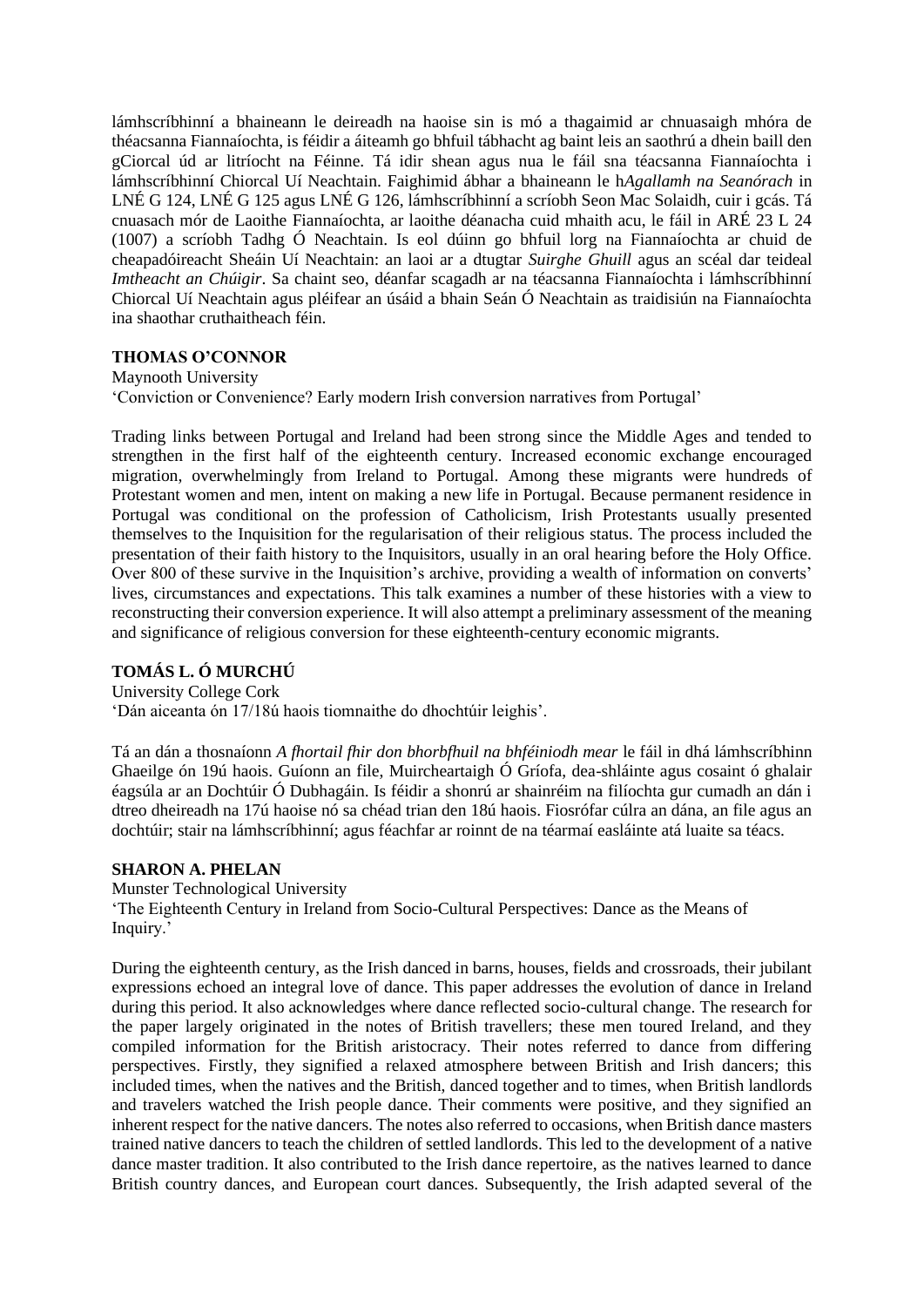dances. They made them more challenging and faster, and it is likely, that they were asserting their superiority, from a dance-based perspective.

At this time, the British were viewed as "colonizers" and the Irish were viewed as "colonized". However, such group identities can oversimplify the past and this was apparent from a dance perspective. There, the British-Irish connection was constructive, from artistic, social, and cultural perspectives.

#### **IAN CAMPBELL ROSS**

'A direct and quite literal' translation? Oliver Goldsmith's *Memoirs of Lady Harriot Butler*.'

Goldsmith's missing translation of a French novel both intrigued and baffled scholars after its existence was noted by his biographer, James Prior, in 1837. Finally identified as *Memoirs of Lady Harriot Butler*  (1761-2) in 2006 by Arthur Freeman, the work has received surprisingly little attention, perhaps because Freeman described the translation as 'direct and quite literal'. The description is quite misleading, however, and a re-examination of the translation in the context of Goldsmith's often expressed dislike of contemporary prose fiction can tell us more about the author's scathing view of the 'new species of writing' and about mid-eighteenth attitudes to translation.

### **ELIZA SPAKMAN**

University of Groningen

'Educating the Male Adolescent: True politeness, primitivism, and masculinity in Maria Edgeworth's 'Forester''

As critics such as Philip Carter, Michèle Cohen, and Matthew McCormack have demonstrated, the eighteenth-century obsession with masculinity, or manliness as it was then called, was central to many aspects of eighteenth-century society, from politeness and morality – as shown by the case of Lord Chesterfield – to national identity and politics, which became particularly relevant with the French Revolution. Even though masculinity is therefore becoming an increasingly popular research topic, very little critical attention has been given to masculinity in the works of Maria Edgeworth (1768-1849).

This paper will look at one of Edgeworth's *Moral Tales for Young People* (1801), 'Forester', which tells the story of the eponymous hero's development and education as a young gentleman. This tale is particularly well suited because Forester's initial skepsis of anything to do with gentlemanliness, as well as the nature of the moral tale, mean it closely examines what it means to be a good gentleman and, perhaps more importantly, *why*. It traces the journey of Forester from a highly sceptical young man who idealises the lower classes, through his temporary jobs as gardener, clerk, and printer, ultimately back to being a young gentleman. This paper will then look at what the ideal man is according to this story, and how it engages with contemporary debates surrounding the ideal gentleman, particularly those surrounding politeness and primitivism. What Forester's journey ultimately shows is that real progress is a result of true politeness, meaningful connection, and independence of mind, rather than of a radical philosophical approach.

#### **TOM SPALDING**

Researcher, Crawford Art Gallery, Cork 'Going Dutch? Urban design and architecture in eighteenth century Cork'

In June 2019 King Willem-Alexander and Queen Máxima of the Netherlands visited Cork city. At the time it was stated that the Dutch engagement with Cork in the eighteenth century 'is still evident in the architecture of the city' and that the 'reclamation of Cork's marshlands and construction of new stone buildings, quays and waterways was influenced in no small way by the expertise of Dutch civil engineers'.<sup>1</sup> Drawings and paintings of the city, in the collection of the Crawford Art Gallery, were stated in justification of these claims. It was not the first time that these facts had been asserted, but what evidence exists for these Dutch links?

Building on work undertaken by the author for the Gallery in 2021, this paper attempts to trace the architectural relationship between Cork and Low Countries in the late seventeenth and early eighteenth centuries and draws largely on primary documentary sources, but also seeks to use buildings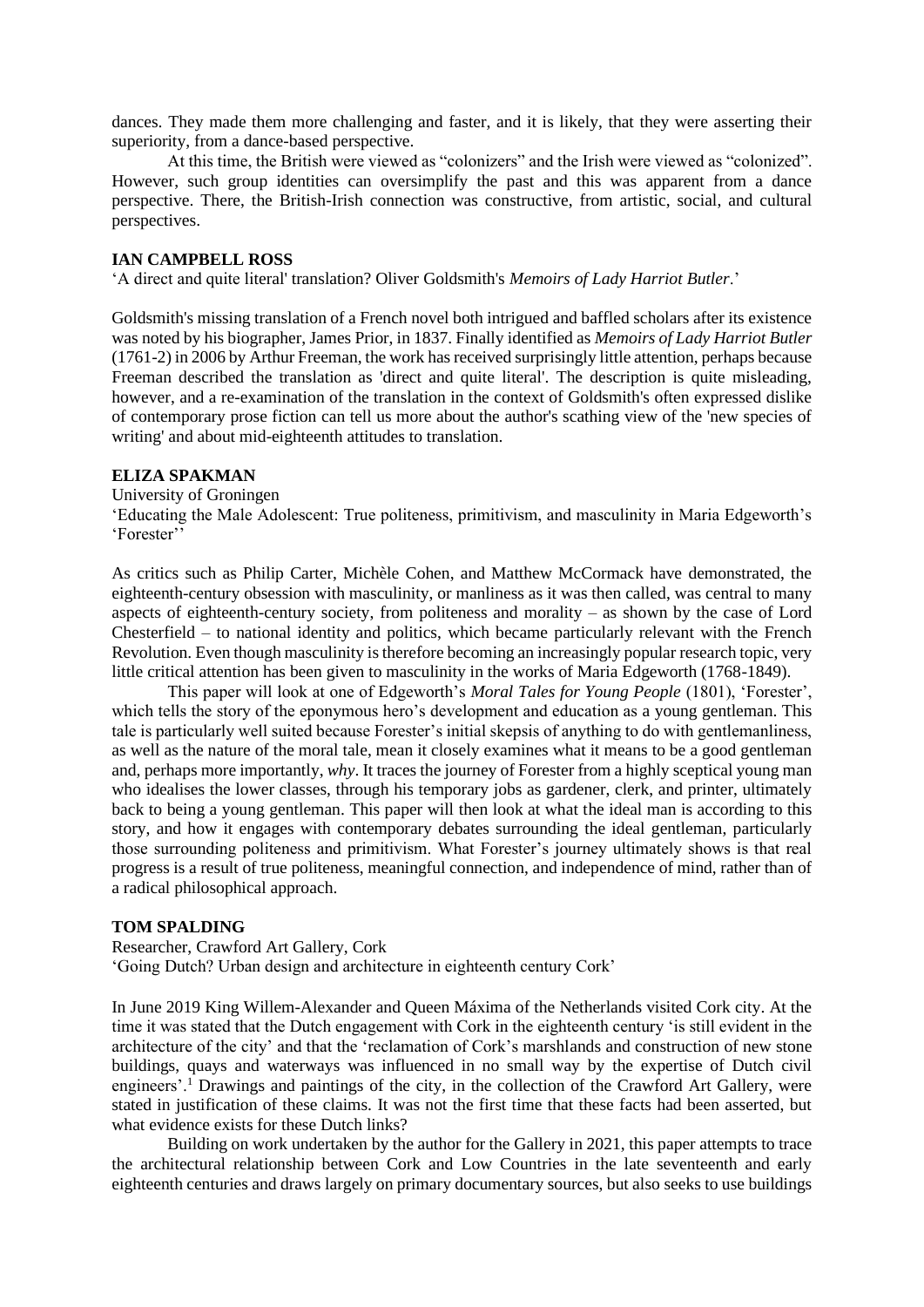and art as historical sources too. Through a thorough examination of the contemporaneous structures in the city as well as uncovering modernised buildings which retain elements from the period, it aims to visually rebuild our image of Ireland's 'Dutch' city. This paper will show that whilst there are significant similarities between early-eighteenth century Cork's topography and architecture and that of Holland, significant research will be required to justify the popular urge to imbricate Cork within a Dutch sphere of design influence.

### **COLLEEN TAYLOR**

### University of Notre Dame

"Eighteenth-Century Ireland and the Blue Humanities: Revisiting the Bantry Bay Shipwreck"

In September 2020, INFOMAR, a joint program between Geological Survey Ireland and the Marine Institute, re-surveyed the shipwreck of *La Surveillante,* a sunken French frigate that partook in the failed French invasion of Bantry Bay in 1796. The French fleet's journey from Brittany to Bantry had been a collaboration between French republicans, Wolfe Tone, and the United Irishmen, which ultimately fell prey to oceanic winds. The 2020 survey produced new, enhanced imagery of *La Surveillante*'s underwater archaeology, which scientists hope to preserve as a site of Irish cultural heritage. But how does this re-imaging of a Bantry Bay shipwreck re-visit the events of that failed invasion in December of 1796? How does the idea of a lost underwater culture offer a paradigm for reading and re-reading the Irish colonial imagination at the end of the eighteenth century?

This paper "re-reads" the Bantry Bay shipwreck according to recent theories on the blue humanities promoted by works like Steve Mentz's *At the Bottom of Shakespeare's Ocean*. After framing the history of the Bantry Bay invasion as a more-than-human event, I trace how the shore and the seabed of Bantry Bay became a site of colonial expression or, conversely, attempted ideological control in eighteenth-century culture, from texts like Sarah Isdell's *The Irish Recluse* (1809)*,* Charles Lever's *The O'Donoghue,* and John Clare's "Bantry Bay," to images like James Gillray's *End of the Irish Invasion*  (1797)*.* In these cultural responses to the shipwreck, the sea depths emerge as a site of narrativity for subversive colonial power.

### **BRENDAN TWOMEY**

Independent Researcher

'With elegies the town is cloyed': explaining the profusion of broadsheet elegies in 1720s Dublin.

Swift, in his 'pre-mortem' elegy *Verses on the death of Dr Swift*, and perhaps poking fun at the shortlived craze for printed elegies that had occurred in Dublin in the 1720s, claimed that after his own death the town would be 'cloyed' with elegies. Between 1720-29 a total of 101 Dublin printings contained the word elegy in their title, this accounted for 4% of the output of Dublin's printing houses. The equivalent numbers for London were 18 and a mere 0.001%. These Dublin elegies were anonymous, badly printed, single page broadsheets; many did not record a printer's name or a price. Dedicatees included local establishment figures such as politicians, aristocracy, bankers, lawyers, and clergy, but also a number of relatively minor civic officials and significantly several leading Roman Catholic lay and clerical personalities. The poetic quality of these encomia was decidedly mixed; texts were replete with standard elegiac tropes of grief and loss, highly selective (but also coded) recounting of the dedicatee's achievements, and admiration for the dedicatee's all-round superior worthiness.

Why was there such an effusion of this very specific memorialising genre in Dublin in the 1720s? Was it building on existing memorisation traditions? Did it replace or supplement alternative modes for publicly recording such public and private expressions of loss? Did it facilitate the projection of coded messages to different audiences within the highly contested Irish public sphere? This effusion of post-mortem panegyrics was much more than a simple gesture of public memorialisation of the recently deceased: these texts cannot be simply read at face value.

**MAURA VALENTI** University of Oxford 'Italian Music at Dublin's Channel Row Convent, c. 1727: An Accusation from the Vicar of Naas'